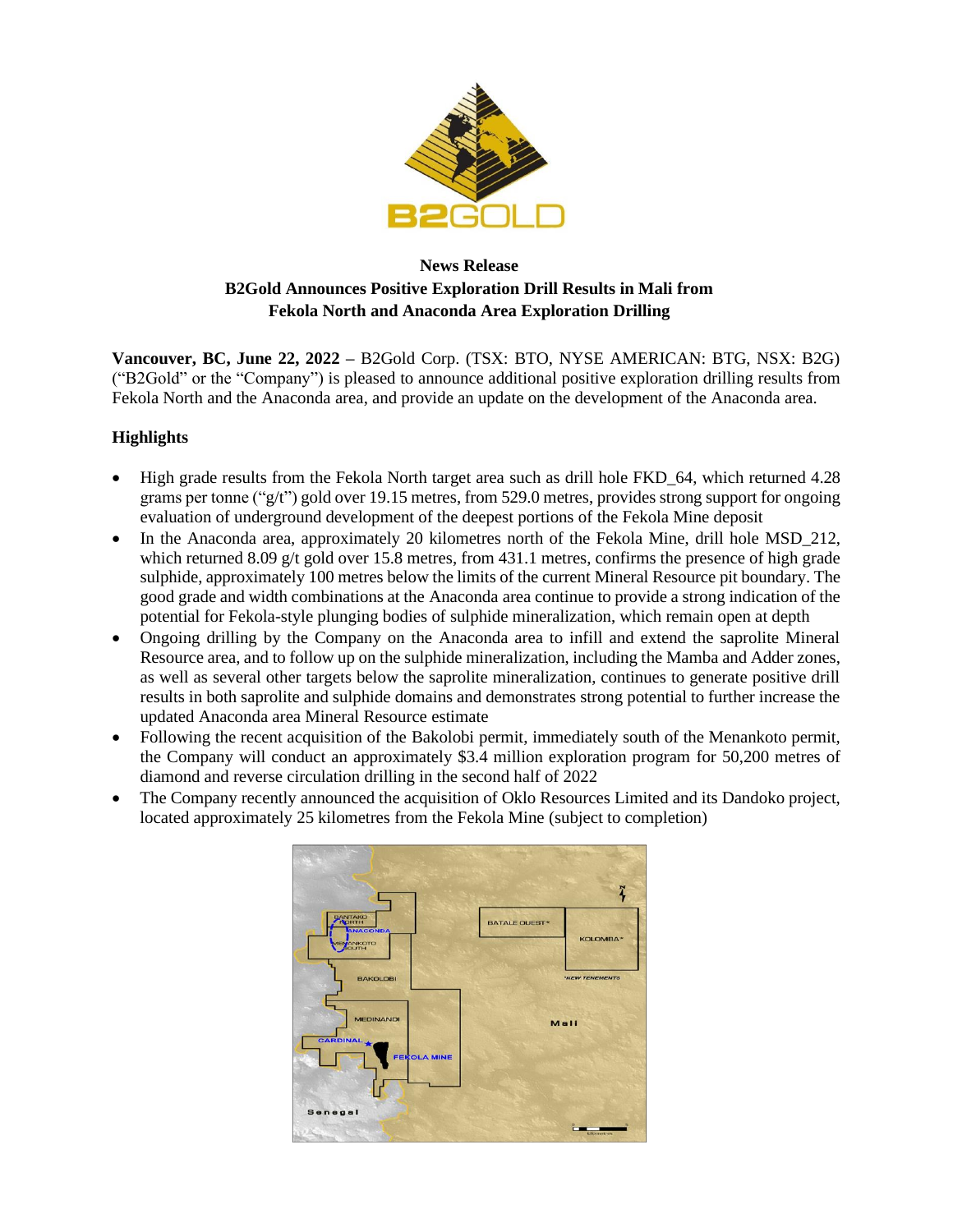#### **2022 Exploration Drilling**

B2Gold is currently conducting a 225,000 metre drill program in western Mali with a 2022 exploration budget of \$35 million, including drill programs on the Fekola North deposit to further test the underground potential, and the Anaconda area, including the Mamba, Adder, Anaconda. Cascabel, Viper and Cobra zones. To date in 2022, the Company has completed approximately 70,000 metres of combined diamond, reverse circulation and aircore drilling on targets near the Fekola Mine, primarily targeting deep extensions of the Fekola deposit to the north and below the current reserve pit, and in the Anaconda Area, primarily on the Mamba, Adder and Cascabel zones), between 20 and 25 kilometres north of the Fekola Mine.

### Fekola North Exploration

Drilling undertaken since December 2021 at the Fekola North deposit has partially infilled areas of the deepest portions of the current Mineral Resource area and also tested beyond the limits of the current Mineral Resource pit in areas believed to be amenable to underground development. Drill holes such as FKD\_641, which returned 4.28 g/t gold over 19.15 metres, from 529.0 metres, and hole FKD\_632 which returned 3.86 g/t gold over 9.73 metres, from 502.14 metres, intersect high grade sulphide mineralization in step outs beyond the limit of the current Mineral Resource pit and provide strong positive support to the ongoing evalution of underground mining at Fekola. The Company has completed approximately 15,000 metres of deep diamond drilling on the Fekola North deposit in 2022, with two drill rigs currently active.

|  | Select results from the Fekola North from drilling since December 2021 include: |
|--|---------------------------------------------------------------------------------|
|  |                                                                                 |

| <b>Hole ID</b> | <b>Depth From</b> | Depth To | <b>Interval</b> | Au g/t |
|----------------|-------------------|----------|-----------------|--------|
| FKD_620        | 530.00            | 548.3    | 18.3            | 4.00   |
| FKD_622        | 550.78            | 557.00   | 6.22            | 4.64   |
| FKD_623        | 502.00            | 520.40   | 18.40           | 7.32   |
| FKD 625        | 528.83            | 544.00   | 15.17           | 4.06   |
| FKD 626        | 558.80            | 577.80   | 19.00           | 4.38   |
| FKD_629        | 444.20            | 463.00   | 18.80           | 3.17   |
| FKD_631        | 472.85            | 481.30   | 8.45            | 3.36   |
| and            | 487.30            | 494.66   | 7.36            | 5.72   |
| FKD_632        | 502.14            | 506.00   | 3.86            | 9.73   |
| FKD_633        | 508.67            | 519.60   | 10.93           | 3.59   |
| and            | 526.70            | 530.20   | 3.50            | 3.39   |
| FKD_636        | 627.76            | 635.00   | 7.24            | 5.90   |
| <b>FKD_638</b> | 430.00            | 435.40   | 5.40            | 3.26   |
| and            | 443.35            | 461.20   | 17.85           | 5.86   |
| and            | 469.30            | 477.60   | 8.30            | 3.28   |
| FKD_639        | 638.20            | 642.40   | 4.20            | 7.82   |
| FKD_641        | 529.00            | 548.15   | 19.15           | 4.28   |
| FKD 644        | 540.25            | 544.00   | 3.75            | 4.98   |

*Composites are uncapped and reported above 1.85 g/t gold cutoff, which approximates current underground cut-off grades. Core lengths are approximately 85-90% of true width.*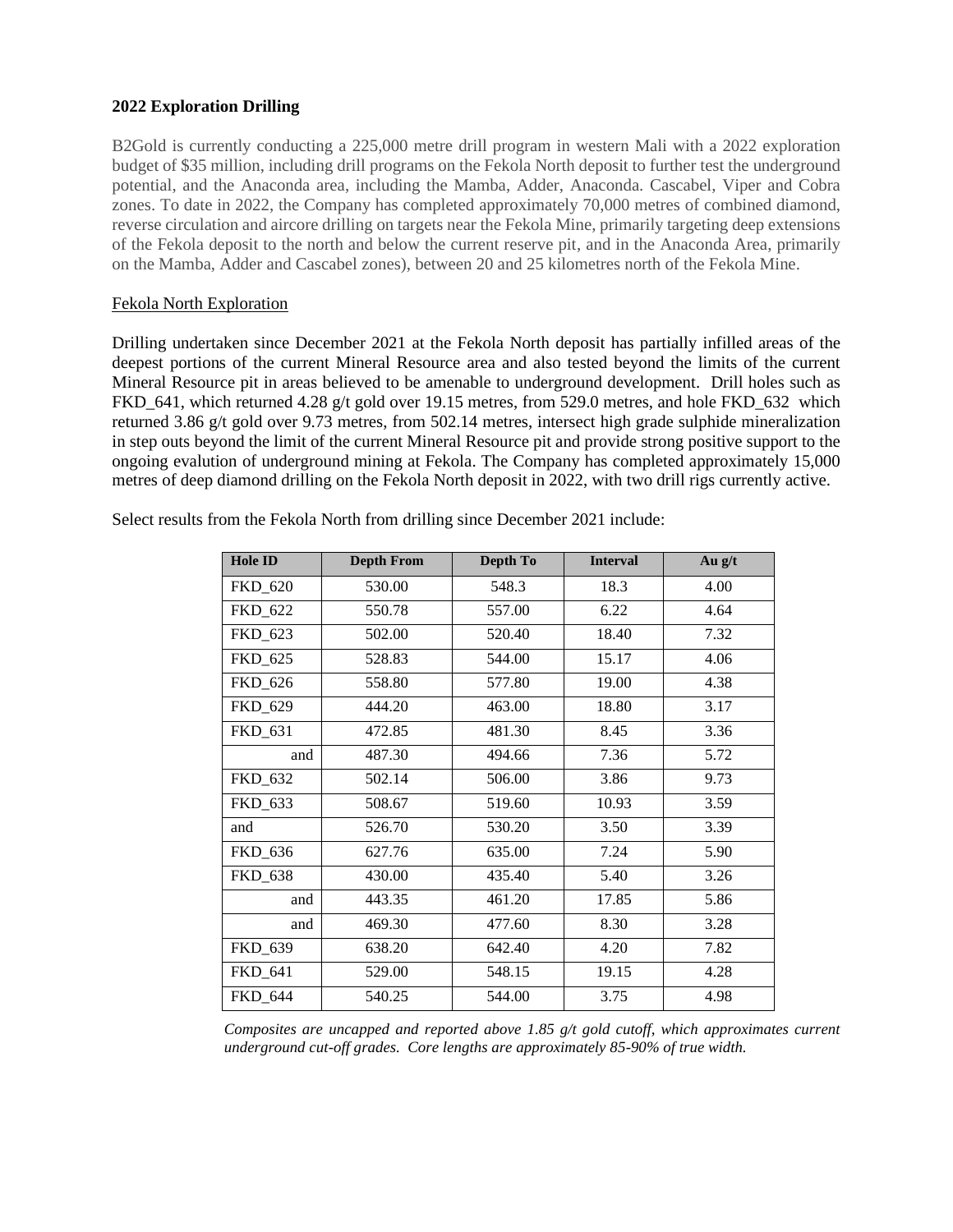#### Anaconda Area Exploration

On March 23, 2022, the Company announced an updated and significantly increased Mineral Resource estimate for the Anaconda area, comprised of the Menankoto permit and the Bantako North permit, located approximately 25 kilometres from the Fekola Mine. The updated and significantly increased Anaconda Mineral Resource estimate, constrained within a conceptual pit shell at a gold price of \$1,800 per ounce, included an initial Indicated Mineral Resource estimate of 32,400,000 tonnes at 1.08 g/t gold for a total 1,130,000 ounces of gold, and Inferred Mineral Resource estimate of 63,700,000 tonnes at 1.12 g/t gold for 2,280,000 ounces of gold. The Mineral Resource estimate included first time reporting of 1,130,000 ounces of Indicated Mineral Resources and an increase of 1,510,000 ounces (196% increase) of Inferred Mineral Resources since the initial Inferred Mineral Resource estimate in 2017 (21,590,000 tonnes at 1.11 g/t gold, for 767,000 ounces.

On the Mamba zone, drill hole BND 090, which returned 4.34 g/t gold over 5.6 metres, from 130.1 metres, and hole MSD 212, which returned 8.09 g/t gold over 15.8 metres, from 431.10 metres, are particularly significant as they confirm the continuity of high grade sulphide mineralization 110 metres below the limit of the updated Mineral Resource pit boundaries. In the main Anaconda area Mineral Resource pit, drill hole MSR\_938, which returned 3.32 g/t gold over 10 metres, from 92 metres, and drill hole MSR\_939, which returned 1.49 g/t gold over 50 metres, from 71 metres, demonstrate the potential to add sulphide Mineral Resources beneath the currently defined saprolite resources, where the mineralization remains open at depth.

| <b>Hole ID</b> | From   | To     | <b>Metres</b> | Au g/t | <b>Domain</b> |
|----------------|--------|--------|---------------|--------|---------------|
| <b>BND_088</b> | 71.30  | 95.20  | 23.90         | 1.85   | Saprolite     |
| and            | 143.00 | 147.55 | 4.55          | 7.08   | Sulphide      |
| <b>BND_089</b> | 42.20  | 62.50  | 20.30         | 1.34   | Saprolite     |
| <b>BND 090</b> | 131.10 | 136.70 | 5.60          | 4.34   | Saprolite     |
| <b>BNR 542</b> | 0.00   | 13.00  | 13.00         | 3.26   | Saprolite     |
| <b>MSD_212</b> | 431.10 | 446.90 | 15.80         | 8.09   | Sulphide      |
| and            | 567.00 | 586.00 | 19.00         | 2.64   | Sulphide      |
| <b>MSR_918</b> | 21.00  | 42.00  | 21.00         | 3.96   | Saprolite     |
| <b>MSR_920</b> | 26.00  | 48.00  | 22.00         | 1.59   | Saprolite     |
| and            | 60.00  | 71.00  | 11.00         | 4.15   | Sulphide      |
| <b>MSR_923</b> | 13.00  | 58.80  | 45.80         | 1.11   | Saprolite     |
| <b>MSR_924</b> | 113.90 | 149.30 | 35.40         | 1.03   | Sulphide      |
| <b>MSR_926</b> | 4.00   | 28.00  | 24.00         | 1.12   | Saprolite     |
| <b>MSR_936</b> | 0.00   | 52.00  | 52.00         | 0.71   | Saprolite     |
| <b>MSR 938</b> | 41.00  | 62.00  | 21.00         | 2.06   | Sulphide      |
| and            | 92.00  | 102.00 | 10.00         | 3.31   | Sulphide      |
| <b>MSR 939</b> | 22.00  | 31.00  | 9.00          | 2.23   | Saprolite     |
| and            | 35.00  | 50.00  | 15.00         | 1.45   | Saprolite     |
| and            | 71.00  | 121.00 | 50.00         | 1.49   | Sulphide      |
| <b>MSR_943</b> | 15.00  | 43.00  | 28.00         | 1.88   | Saprolite     |
| <b>MSR 943</b> | 44.00  | 70.00  | 26.00         | 1.12   | Sulphide      |
| <b>MSR_944</b> | 40.00  | 63.00  | 23.00         | 1.31   | Sulphide      |

Select results from the Anaconda area exploration drilling include:

*Saprolite composites are reported above a 0.2 g/t gold cutoff. Sulphide composites are uncapped and reported above 0.6 g/t gold cutoff.*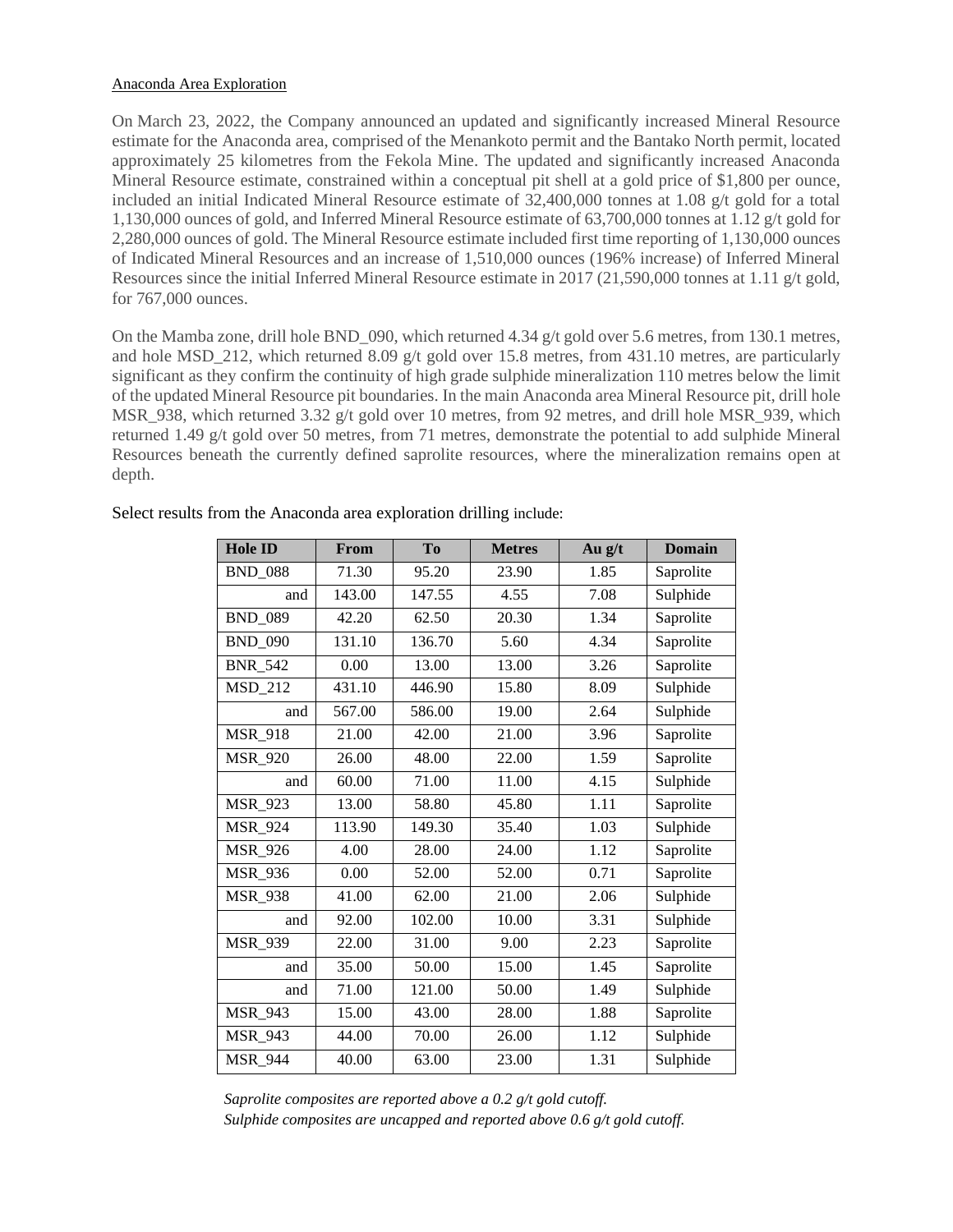Ongoing drilling by the Company on the Anaconda areas to infill and extend the saprolite Mineral Resource area and to follow up on the sulphide mineralization, including the Mamba and Adder zones, as well as several other targets below the saprolite mineralization, continues to generate positive drill results in both saprolite and sulphide domains and demonstrates strong potential to further increase the updated Anaconda area Mineral Resource estimate.

### **2022 Fekola and West Mali Regional Exploration**

For the remainder of 2022, the Company will continue to drill to infill and extend the saprolite Mineral Resource area and to follow up on the sulphide mineralization at the Anaconda area, including the Mamba and Adder zones, and several other targets below the saprolite mineralization. The good grade and width combinations at the Anaconda area continue to provide a strong indication of the potential for Fekola-style south plunging bodies of sulphide mineralization, which remain open down plunge. Six drill rigs are currently drilling in the Anaconda area.

In April 2022, the Company acquired the Bakolobi permit in Mali from a local Malian company. The Bakolobi permit is located between the Menankoto permit, to the North, and the Fekola Mine's Medinandi permit, wrapping around the latter to its south-west end, covering an area of  $100 \text{ km}^2$  and providing approximately 25 km of contiguous exploration potential along the Senegal-Mali Shear Zone An initial \$3.4 million exploration program on the Bakolobi permit is scheduled for the second half of 2022. Drilling will focus on the southward extension of known resources in the Anaconda area. The Company believes that the Bakolobi permit is a highly prospective area that has the potential to provide for the near-term addition of both saprolite- and sulphide-hosted gold deposits.

B2Gold's proposed acquisition of Oklo Resources Limited and its flagship Dandoko project, which remains subject to completion, will extend the footprint of B2Gold's exploration in Mali to over 1,700 km<sup>2</sup> and add the Dandoko project's JORC 2012 compliant Measured and Indicated Mineral Resource estimate of 8.70 million tonnes at 1.88 g/t for 528,000 ounces of gold and an Inferred Mineral Resource estimate of 2.63 million tonnes at 1.67 g/t for 141,000 ounces of gold, to B2Gold's rapidly growing Mineral Resource inventory in the region. The Company believes there is strong potential to extend the mineralization at the Dandoko project

The Company also has one drill rig active on the Kolomba regional target, which is located approximately 15 kilometers from the Anaconda area, with assay results pending.

#### **Anaconda Development Update**

In 2022, the Company has budgeted \$33 million for development of infrastructure for Phase I saprolite mining at the Anaconda area, including road construction. Based on the updated Mineral Resource estimate and B2Gold's preliminary planning, the Company has demonstrated that a pit situated on the Anaconda area could provide selective higher grade saprolite material (average grade of  $2.2 \frac{g}{t}$ ) to be trucked to and fed into the Fekola mill commencing as early as late 2022 at a rate of 1.5 million tonnes per annum. Subject to obtaining all necessary permits and completion of a final development plan, the trucking of selective higher grade saprolite material to the Fekola mill would increase the ore processed and annual gold production from the Fekola mill, with the potential to add an average of approximately 80,000 to 100,000 ounces per year to the Fekola mill's annual gold production. The plan to truck the selective higher grade saprolite material is not included in the Company's 2022 production guidance and the Anaconda area Mineral Resources have not been included in the current Fekola life of mine plan.

Based on the updated Mineral Resource estimate and the 2022 exploration drilling results, the Company has commenced a Phase II scoping study to review the project economics of constructing a stand-alone mill near the Anaconda area. Subject to receipt of a positive Phase II scoping study, the Company expects that the saprolite material would continue to be trucked to and fed into the Fekola mill during the construction period for the Anaconda area stand-alone mill.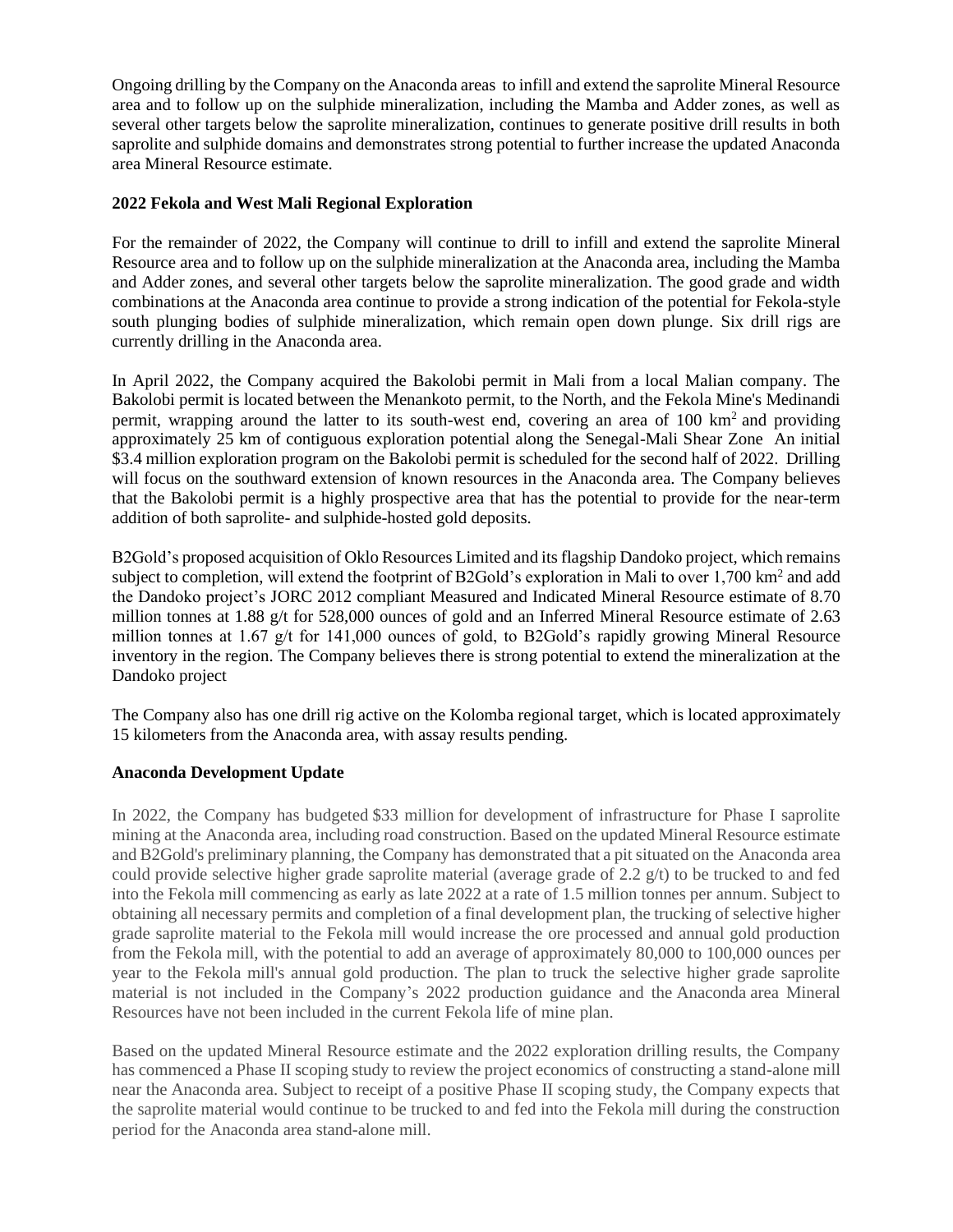### **QA/QC on Sample Collection and Assaying**

The primary laboratories for the Fekola Mine and West Mali regional exploration are SGS Laboratories in Bamako, Mali and Bureau Veritas Laboratories in Abidjan, Cote d'Ivoire. Periodically, exploration samples will be analyzed at the Fekola Mine laboratory. At each laboratory, samples are prepared and analyzed using 50-gram fire assay with atomic absorption finish and/or gravimetric finish. Umpire assays are used to monitor lab performance monthly.

Quality assurance and quality control procedures include the systematic insertion of blanks, standards and duplicates into the core, reverse circulation and aircore drilling sample strings. The results of the control samples are evaluated on a regular basis with batches re-analyzed and/or resubmitted as needed. All results stated in this announcement have passed B2Gold's quality assurance and quality control protocols.

#### **Qualified Person**

Tom Garagan, Senior Vice President of Exploration at B2Gold, a qualified person under National Instrument 43-101, has reviewed and approved the information contained in this news release.

#### **About B2Gold Corp.**

B2Gold is a low-cost international senior gold producer headquartered in Vancouver, Canada. Founded in 2007, today, B2Gold has operating gold mines in Mali, Namibia and the Philippines and numerous exploration and development projects in various countries including Mali, Colombia, Finland and Uzbekistan. B2Gold forecasts total consolidated gold production of between 990,000 and 1,050,000 ounces in 2022.

## **ON BEHALF OF B2GOLD CORP. "Clive T. Johnson" President & Chief Executive Officer**

For more information on B2Gold, please visit the Company's website at [www.b2gold.com](http://www.b2gold.com/) or contact:

| Randall Chatwin                       | Cherry DeGeer                      |
|---------------------------------------|------------------------------------|
| SVP, Legal & Corporate Communications | Director, Corporate Communications |
| $+1604-681-8371$                      | $+1604-681-8371$                   |
| rchatwin@b2gold.com                   | cdegree@b2gold.com                 |

*The Toronto Stock Exchange and NYSE American LLC neither approve nor disapprove the information contained in this news release.* 

*Production guidance presented in this news release reflect total production at the mines B2Gold operates on a 100% project basis. Please see our Annual Information Form dated March 30, 2022 for a discussion of our ownership interest in the mines B2Gold operates.*

*This news release includes certain "forward-looking information" and "forward-looking statements" (collectively forward-looking statements") within the meaning of applicable Canadian and United States securities legislation, including: projections; outlook; guidance; forecasts; estimates; statements regarding future or estimated financial and operational performance, gold production and sales, revenues and cash flows, and capital costs (sustaining and non-sustaining) and operating costs, and including, without limitation: statements regarding the Transaction, including, without limitation, the completion of the Oklo transaction, including receipt of all necessary regulatory approvals, including from the TSX and NYSE MKT, and the satisfaction of conditions; total consolidated gold production of between 990,000 and 1,050,000 ounces in 2022. All statements in this news release that address events or developments that we expect to occur in the future are forward-looking statements. Forward-looking statements*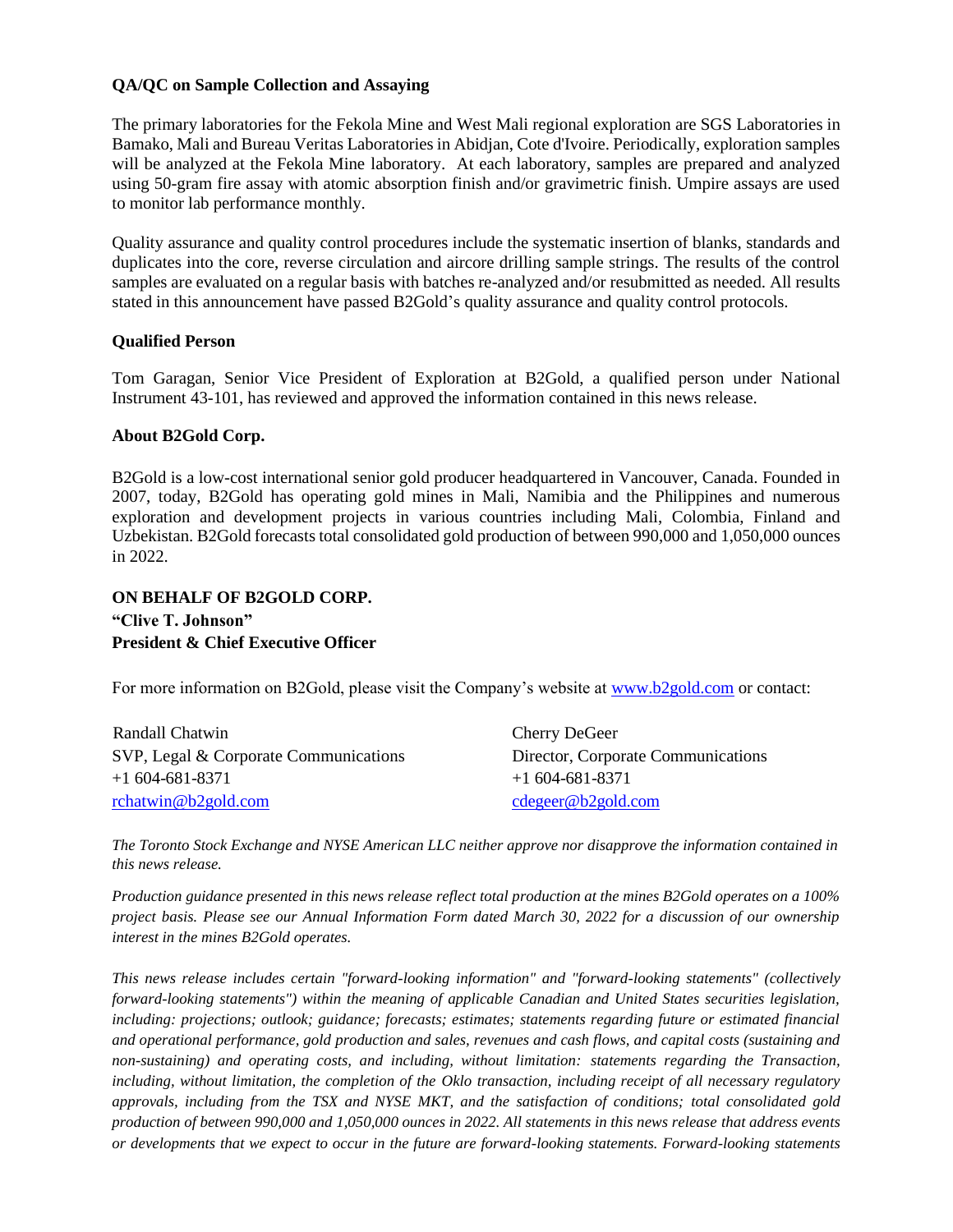*are statements that are not historical facts and are generally, although not always, identified by words such as "expect", "plan", "anticipate", "project", "target", "potential", "schedule", "forecast", "budget", "estimate", "intend" or "believe" and similar expressions or their negative connotations, or that events or conditions "will", "would", "may", "could", "should" or "might" occur. All such forward-looking statements are based on the opinions and estimates of management as of the date such statements are made.*

*Forward-looking statements necessarily involve assumptions, risks and uncertainties, certain of which are beyond B2Gold's control, including risks associated with or related to: the duration and extent of the COVID-19 pandemic, the effectiveness of preventative measures and contingency plans put in place by the Company to respond to the COVID-19 pandemic, including, but not limited to, social distancing, a non-essential travel ban, business continuity plans, and efforts to mitigate supply chain disruptions; escalation of travel restrictions on people or products and reductions in the ability of the Company to transport and refine doré; the volatility of metal prices and B2Gold's common shares; changes in tax laws; the dangers inherent in exploration, development and mining activities; the uncertainty of reserve and resource estimates; not achieving production, cost or other estimates; actual production, development plans and costs differing materially from the estimates in B2Gold's feasibility and other studies; the ability to obtain and maintain any necessary permits, consents or authorizations required for mining activities; environmental regulations or hazards and compliance with complex regulations associated with mining activities; climate change and climate change regulations; the ability to replace mineral reserves and identify acquisition opportunities; the unknown liabilities of companies acquired by B2Gold; the ability to successfully integrate new acquisitions; fluctuations in exchange rates; the availability of financing; financing and debt activities, including potential restrictions imposed on B2Gold's operations as a result thereof and the ability to generate sufficient cash flows; operations in foreign and developing countries and the compliance with foreign laws, including those associated with operations in Mali, Namibia, the Philippine and Colombia and including risks related to changes in foreign laws and changing policies related to mining and local ownership requirements or resource nationalization generally, including in response to the COVID-19 outbreak; remote operations and the availability of adequate infrastructure; fluctuations in price and availability of energy and other inputs necessary for mining operations; shortages or cost increases in necessary equipment, supplies and labour; regulatory, political and country risks, including local instability or acts of terrorism and the effects thereof; the reliance upon contractors, third parties and joint venture partners; the lack of sole decision-making authority related to Filminera Resources Corporation, which owns the Masbate Project; challenges to title or surface rights; the dependence on key personnel and the ability to attract and retain skilled personnel; the risk of an uninsurable or uninsured loss; adverse climate and weather conditions; litigation risk; competition with other mining companies; community support for B2Gold's operations, including risks related to strikes and the halting of such operations from time to time; conflicts with small scale miners; failures of information systems or information security threats; the ability to maintain adequate internal controls over financial reporting as required by law, including Section 404 of the Sarbanes-Oxley Act; compliance with anticorruption laws, and sanctions or other similar measures; social media and B2Gold's reputation; risks affecting Calibre having an impact on the value of the Company's investment in Calibre, and potential dilution of our equity interest in Calibre; as well as other factors identified and as described in more detail under the heading "Risk Factors" in B2Gold's most recent Annual Information Form, B2Gold's current Form 40-F Annual Report and B2Gold's other filings with Canadian securities regulators and the U.S. Securities and Exchange Commission (the "SEC"), which may be viewed at www.sedar.com and www.sec.gov, respectively (the "Websites"). The list is not exhaustive of the factors that may affect B2Gold's forward-looking statements*

*B2Gold's forward-looking statements are based on the applicable assumptions and factors management considers reasonable as of the date hereof, based on the information available to management at such time. These assumptions and factors include, but are not limited to, assumptions and factors related to B2Gold's ability to carry on current and future operations, including: the duration and effects of COVID-19 on our operations and workforce; development and exploration activities; the timing, extent, duration and economic viability of such operations, including any mineral resources or reserves identified thereby; the accuracy and reliability of estimates, projections, forecasts, studies and assessments; B2Gold's ability to meet or achieve estimates, projections and forecasts; the availability and cost of inputs; the price and market for outputs, including gold; foreign exchange rates; taxation levels; the timely receipt of necessary approvals or permits; the ability to meet current and future obligations; the*